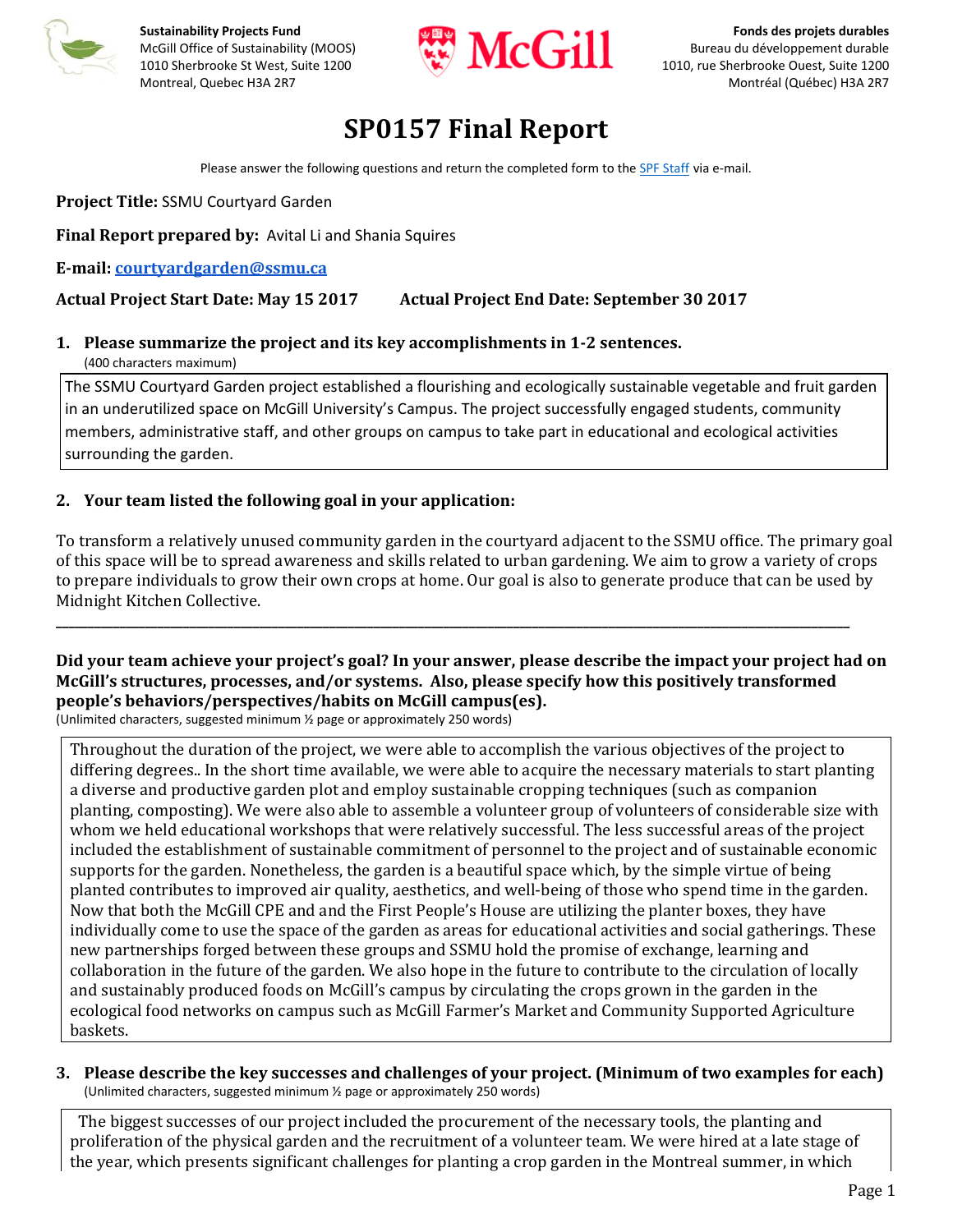### **SP0157 Final Report**

time is of the essence. Nonetheless, both the hired team as well as the volunteers (who were also recruited on very short notice) acted rapidly to build a garden that flourished by the end of the summer period. We were able to establish a base operating system for the garden - with the composting, the volunteer schedule, and the crop order, there is a ready set up available for whomever becomes in charge of the garden in the future. We also formed successful partnerships with two other groups on campus - the McGill CPE and the First People's House - which brought diversity and new lessons for the garden and which will proliferate into the future. All the while, considering the overly short period of time allotted and minimal support from SSMU staff, we encountered various challenges. While our main priority this year was to get the garden running, we recognize that a large component of the sustainability of the garden remains its ability to generate revenue to maintain functioning into the future. While we hoped to successfully organize Minicourses in the fall, we were unable to establish a secure and steady economic revenue for the garden nor an entity to whom we could sell or donate our produce. This year, the plan to have the MiniCourses fell through due to the changeover in staff at SSMU. In addition, while we did assemble a considerable group of volunteers to work in the garden, there were only a couple of them who seemed to be truly committed to the work of the garden (who studied the materials provided, contributed to our activities, and completed their tasks) - we were forced to put much more effort into motivating and babysitting the volunteers than previously planned. Furthermore, we are unsure about the future participation of volunteers as we do not believe that any were sufficiently involved to carry out the management of the garden once the paid team are no longer involved.

## 4. What key points of advice or lessons learned would you give to other SPF teams either regarding your **experience managing your project or the project itself?**

(Unlimited characters, suggested minimum ½ page or approximately 250 words)

In this particular project, it would have been beneficial for the paid team (and some of the volunteers) to be involved at the earlier stages of planning of this project. As it happened, we were unable to plan in advance for the garden, the construction of the garden took place at a very late stage, it was too late to plan distribution channels for the produce, and it was more difficult to engage volunteers as they had not been involved in the important brainstorming phase of the project. In projects that are meant to be sustainable and volunteerbased, it is extremely important for every phase of the project to be done in a collaborative manner to ensure that all participants are stakeholders in the ultimate outcome and understand the direction and the basis for the project. It is also important to organize more formal channels of communication between the group of garden volunteers and the SSMU staff, as it was often unclear what exactly needed to be reported to SSMU and what the garden volunteers needed to know in return. As we were also leading a team of volunteers, we learned a lot from trying to organize a group of people - perhaps having more organized and various volunteer sessions and tried to get a stronger commitment from the volunteers. Although we created informational pamphlets and guides for the volunteers, this was insufficient to secure their commitment to the garden work. Perhaps having more rigorous recruitment requirements could have aided in this as well.

## 5. What recommendations do you have for the future of this project to be continued and are there any **opportunities for complementary projects? Who will take responsibility for the project's future and how** can interested persons be in touch? The SPF team will also be in touch with this contact for updates on **the project's progress in coming years, if ongoing.**

(Unlimited characters, suggested minimum 1 paragraph)

We think there needs to be a focus on ensuring the economic sustainability of the project, as it cannot continue to survive simply on SSMU funding. At this stage, we think that the SSMU Minicourses could be a viable source of income to sustain garden activities in future years if volunteers and SSMU staff are able to coordinate it efficiently. We have also gone through the initial phases of establishing a relationship with the McGill Farmer's Market and we hope that this can bear fruit in terms of a consumer of garden produce that could potentially bring revenue to the garden. However, if there are other sources of income, it would better fit the mandate of the garden to be able to donate the food or have it enter a mutually beneficial (but perhaps cash free) trade with other groups on campus or in the community. We hoped to create a team of volunteers who would be equipped to continue managing the garden but we are not confident that any of the current volunteers are committed or informed enough to do so and as such we expect that the SSMU VP Operations will take responsibility for the project and form a team of students to continue the garden tasks into the new year. Contact for the garden will now be made through the president@ssmu.ca email.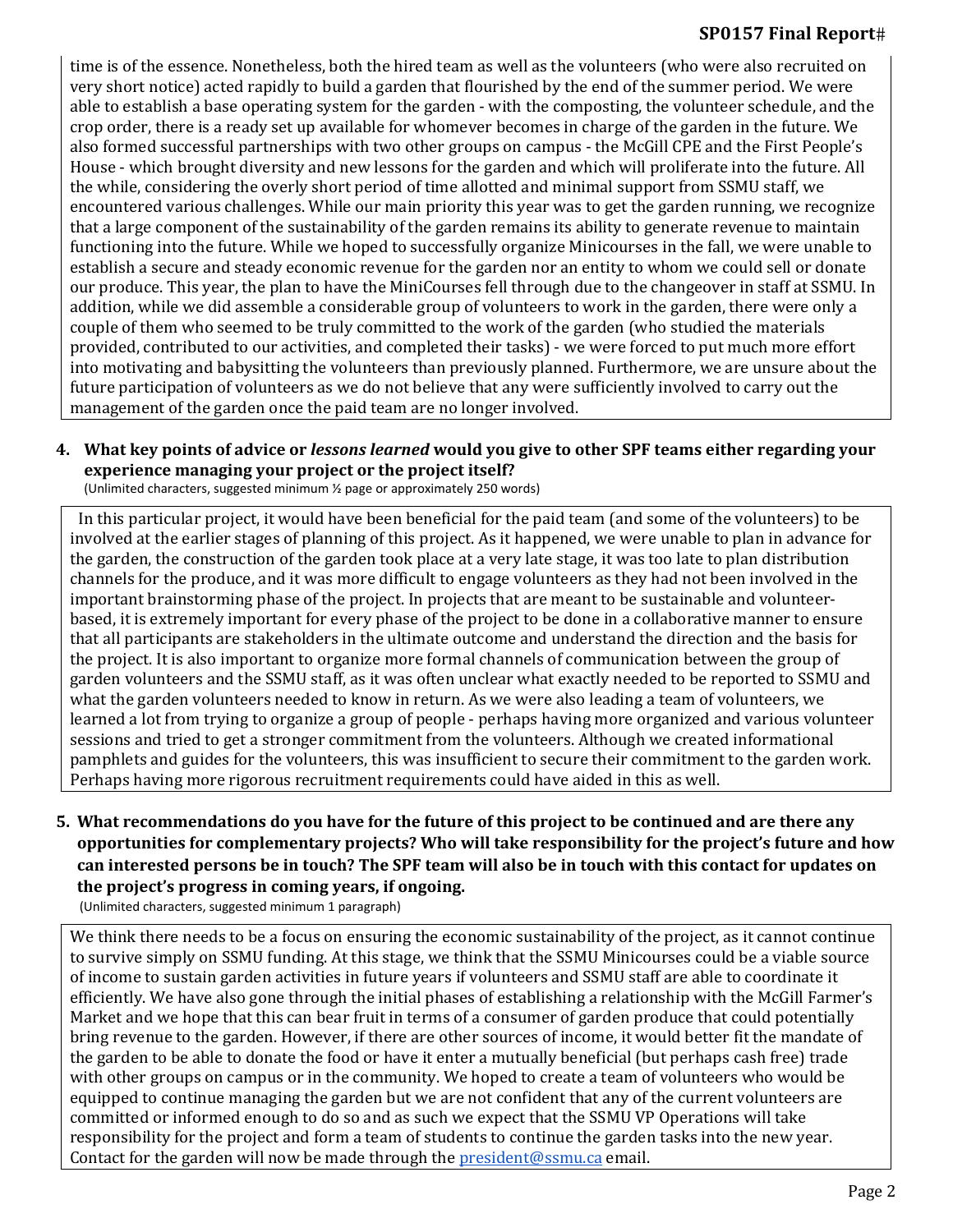#### 6. Would you or your project team member(s) be willing to serve as a mentor to SPF project teams? **Please choose one. If yes, SPF Staff will contact you with more information.** (800 characters maximum)

 $\square$ Yes  $\times$  No

**7. In your application, you listed the following sources of funding:** The SSMU will continue funding the project following completion.

Please confirm if you received this funding in the space below. In your response, please list the actual **amount (in dollars) that you received. Note: If you received funding from a McGill Department or Unit, please attach a letter from its Financial/Budget Officer confirming the actual amount of support.** (1,800 characters maximum)

As the project has not reached its official completion date yet, we have not received any funding from SSMU. This will be managed by the SSMU President and VP of Operations.

#### **8. Did you purchase equipment or make an installation on campus? X Yes** ☐**No If yes, please briefly describe how these items will be maintained and used in the future.** (1,800 characters maximum)

The construction of the garden was the first step of this project, and the garden will be maintained as stated above. The two planter boxes will continue to be operated by the two partners - First People's House and McGill CPE. The composter which was installed in the garden will be operated and cared for by future volunteers. The guidelines for summer care have been outlined to the volunteers as well as SSMU staff, who have access to the Garden Guide. During the winter, the composter will not be used and will be covered. Our continued collaboration with Jora Canada ensures that we will be able to hold more educational workshops in the future, if subsequent volunteers and work groups need re-education on how to utilize it.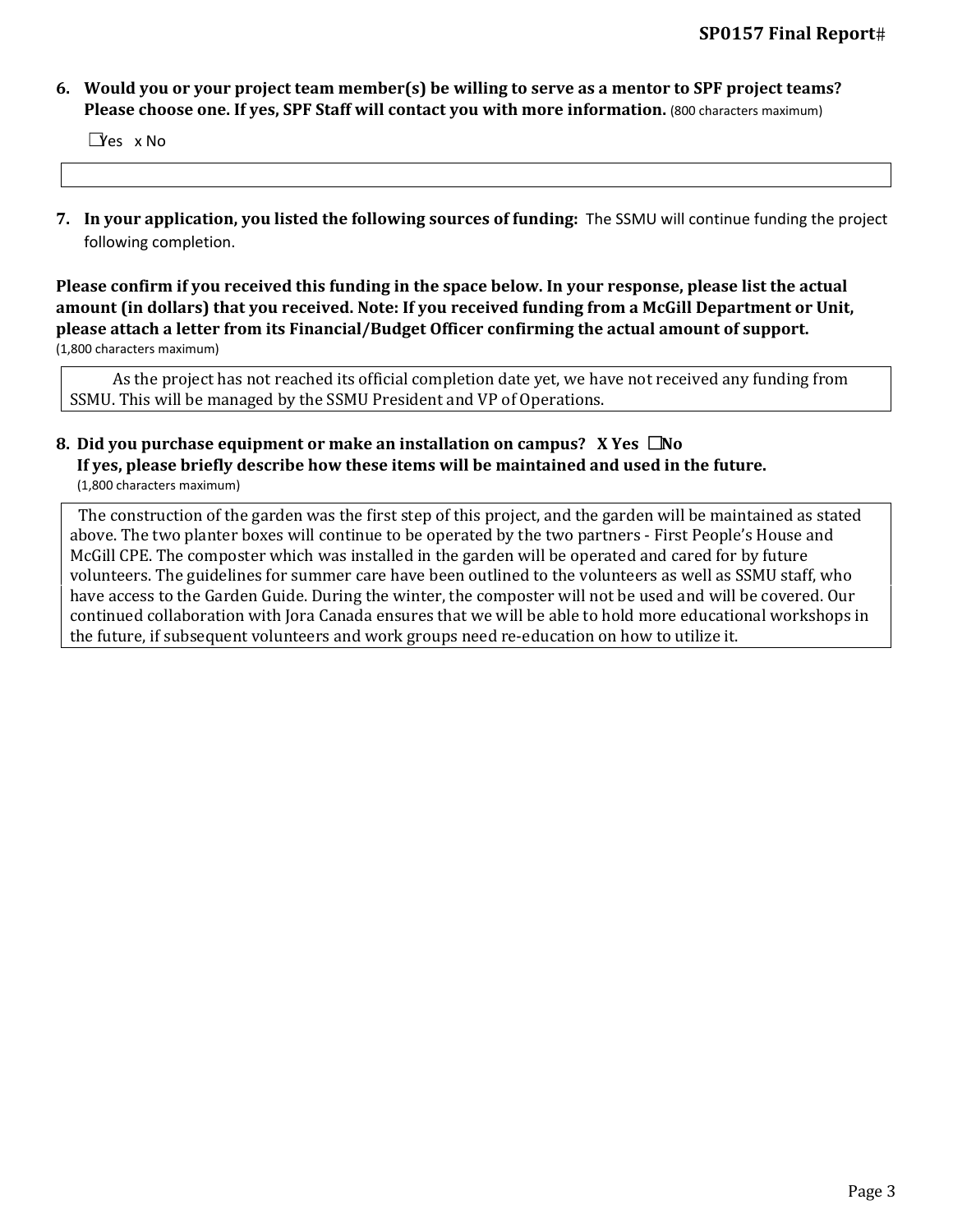#### **9. The following Key Success Indicators were indicated in your project application and selected for tracking. Please indicate the actual results that you have achieved in the "Actual" column.**

| <b>Selected Key Success Indicators</b>                                                                    | <b>Target</b> | Actual |
|-----------------------------------------------------------------------------------------------------------|---------------|--------|
| Daycare children participate in a tiered, interactive educational program about<br>sustainable gardening. | 20            |        |
| Participants learn about horticulture into SSMU minicourses.                                              | 50            | 0      |
| SRC vegetable import reduction.                                                                           | 10%           |        |

#### If there is a significant difference in the target numbers and the actual numbers achieved, please explain. If you have any additional information to share about these success indicators, please also include it below. (1,800 characters maximum)

We ended up actually collaborating with the McGill CPE, who were much more responsive to our outreach efforts. They were less interested in interactive activities with other volunteers as they had a policy about people who interacted with the children needing background checks, etc. Further, they had organized their own activities with their staff. Nonetheless, they utilized their planter box fruitfully and reported being exceedingly satisfied with it. In future, SSMU will organize collaborations with the McGill Daycare, who would like to build lessons around the garden. Part of the reason we did not collaborate with them in the first place was the late hiring process of the garden volunteers, making it difficult to reach the McGill Daycare before they closed for the summer.

The SSMU Minicourses were never established - this was under the auspices of the VP Operations and due to the switchover in staff, it was never completed.

The SRC closed down this year and as such we had no other entity who could consume the produce at this stage. Most of the produce was consumed by the volunteers themselves. Ultimately, this created an educational opportunity, as many volunteers were new to the types of fruits and vegetables we planted.

#### **10. Please report on your results for the standard SPF Key Success Indicators in the "Actual" column.**

| <b>Standard SPF Key Success Indicators</b>                                                                                                                                                                | Actual # |
|-----------------------------------------------------------------------------------------------------------------------------------------------------------------------------------------------------------|----------|
| # of volunteers directly or indirectly engaged in the project                                                                                                                                             | 14       |
| # of people (student, staff, or other) trained in the context of the project                                                                                                                              |          |
| \$ raised for project activities subsequent to SPF funding                                                                                                                                                | 0        |
| # of partnerships or collaborations developed between the project team and other McGill administrative<br>units, student groups, community groups, other universities, and/or other groups/organizations. |          |

#### **Regarding the last Key Success Indicator, please list the groups and/or organizations that you counted.** (Unlimited characters; point form acceptable.)

#### McGill CPE, The First People's House

## **If you have any additional information to share about the Standard SPF Key Success Indicators, please include it below.** (1,800 characters maximum)

We think it's essential to the future functioning of the garden that some source of income be secured.

#### **11. Please indicate the McGill stakeholder groups that were involved with your project as a team member or collaborator/partner. Choose all that apply.**

x Undergraduate ☐Postgraduate x Administrative Staff ☐ ☐ Academic Staff Alumni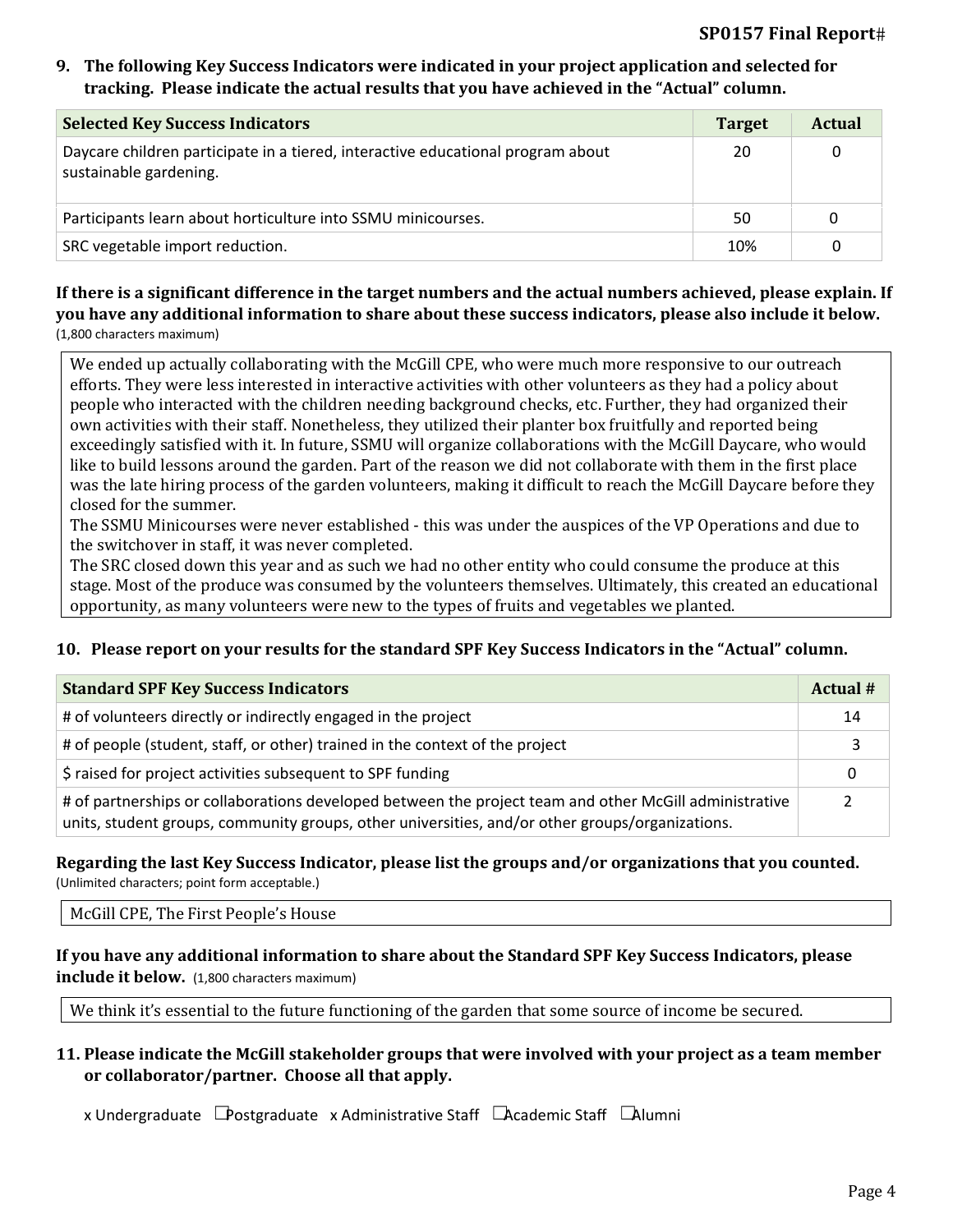#### **12. Please rate your project team's overall satisfaction with the support provided by the SPF Staff. Choose only one response.**

 $\Box$ Very Dissatisfied  $\Box$ Dissatisfied  $\Box$ Neither Satisfied Nor Dissatisfied  $\Box$ Satisfied x Very Satisfied

#### **13. Please provide any feedback or recommendations regarding your team's experience with the SPF.** (Unlimited characters, suggested minimum 1 paragraph)

Our experience with the SPF was quite positive but we did not honestly interact too heavily with the SPF other than for funding reasons, which was appropriate for this kind of project. Of course, we did lack a lot of support from SSMU and perhaps we could have sought out some additional support from the SPF but we didn't and thus there wasn't much that the SPF could have done.

- 14. If there is additional information you would like to share about your project, please use the field below. (Unlimited characters)
- 15. Has involvement in this SPF project positively impacted your team in the area of professional growth? **Please choose one. If you would like to elaborate, please use the field below.** (800 characters maximum)

 $x$  Yes  $\Box$ No  $\Box$ Prefer Not to Share

**16. Has involvement in this SPF project positively impacted your team in the area of personal growth? Please choose one. If you would like to elaborate, please use the field below.** (800 characters maximum)

 $x$  Yes  $\Box$  No  $\Box$  Prefer Not to Share

We both learned a lot from this experience in terms of organization and leadership.

#### **17. Which of the following skills or attributes has your team improved through involvement in your SPF project? Choose all that apply.**

| x Budgeting                | x Networking                 | $\square$ Systems Thinking      |  |
|----------------------------|------------------------------|---------------------------------|--|
| x Communications           | x Planning                   | x Teamwork                      |  |
| $\Box$ Conflict Resolution | x Problem Solving            | $\Box$ echnology                |  |
| x Leadership               | x Project Management         | □ ime Management                |  |
| $\Box$ istening            | <b>Public Speaking</b>       | $\Box$ Writing                  |  |
| x Mentoring                | x Stakeholder Engagement     | $\Box$ Other (Please specify in |  |
| x Negotiating              | x Stakeholder Identification | the field below)                |  |
|                            |                              |                                 |  |

Other: